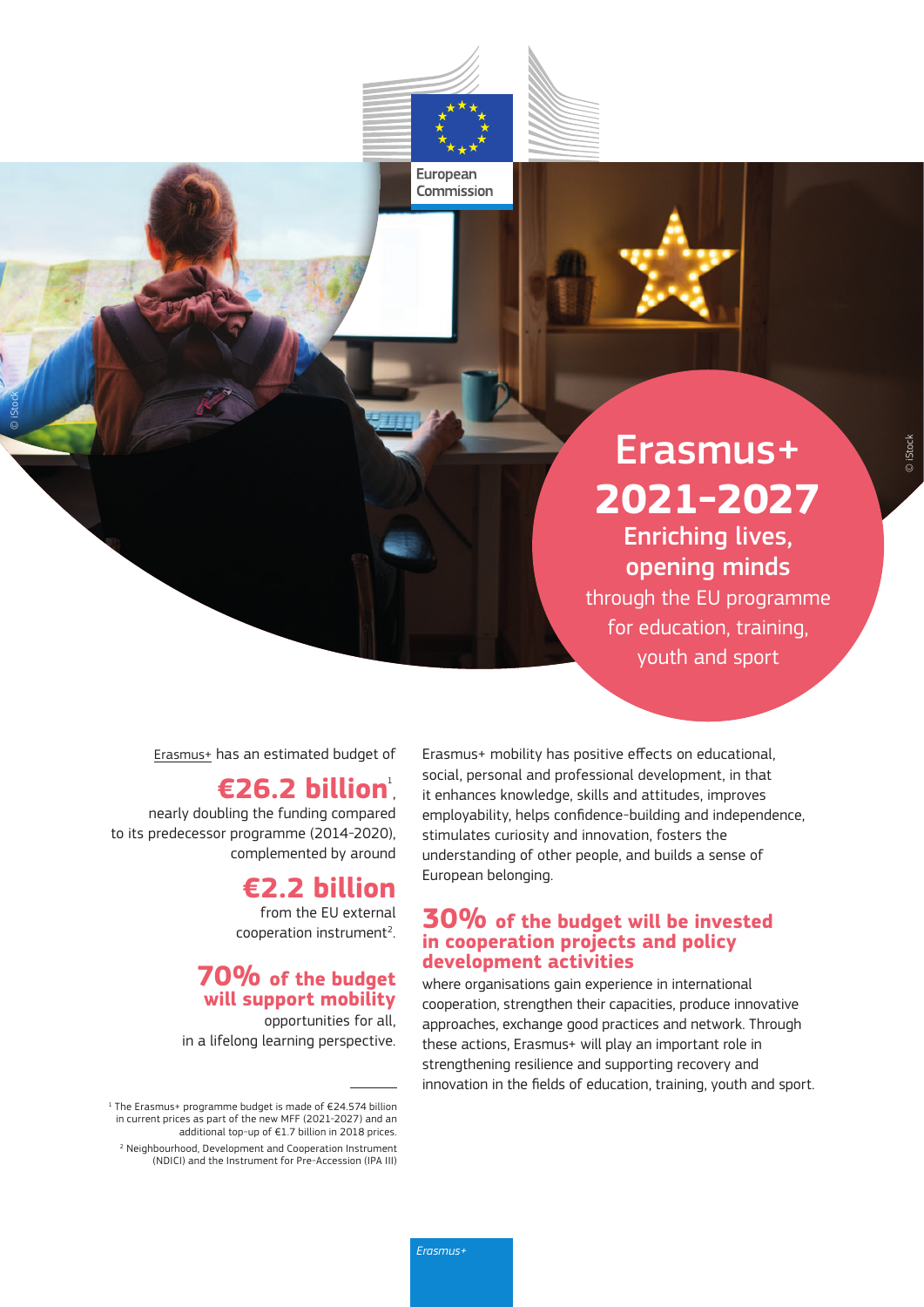# In a nutshell

Supports priorities and activities set out in the [European Education Area,](https://ec.europa.eu/education/education-in-the-eu/european-education-area_en) [Digital Education Action Plan](https://ec.europa.eu/education/education-in-the-eu/digital-education-action-plan_en) and in the [European Skills Agenda.](https://ec.europa.eu/social/main.jsp?catId=1223&langId=en) Helps make [European Pillar of Social Rights](https://ec.europa.eu/info/european-pillar-social-rights/european-pillar-social-rights-20-principles_en)  a reality, implements the EU [Youth](https://europa.eu/youth/strategy_en)  [Strategy 2019-2027](https://europa.eu/youth/strategy_en) and develops the [European dimension in sport](https://ec.europa.eu/info/strategy/sport_en).

Offers mobility and cooperation opportunities in higher education, vocational education and training, adult and school education (including early childhood education and care), youth and sport staff.

Places a strong focus on **social inclusion**, the **green** and **digital transitions**, as well as on promoting young people's participation in democratic life.

Provides a programme for all: more inclusive for people with fewer opportunities and more accessible for small organisations.

Invests in forward-looking study fields such as climate change, digital skills, clean energy, artificial intelligence, health sciences, etc.

Supports flagship initiatives such as [European Universities](https://ec.europa.eu/education/education-in-the-eu/european-education-area/european-universities-initiative_en), [Vocational](https://ec.europa.eu/social/main.jsp?catId=1501#:~:text=Centres%20of%20Vocational%20Excellence%20(CoVEs,to%20regional%2C%20economic%20and%20social) [Centres of Excellence](https://ec.europa.eu/social/main.jsp?catId=1501#:~:text=Centres%20of%20Vocational%20Excellence%20(CoVEs,to%20regional%2C%20economic%20and%20social) and [DiscoverEU](https://europa.eu/youth/discovereu_en).

Promotes a **healthy lifestyle** by supporting grassroots sport projects.

Expands mobility and cooperation opportunities beyond Europe.

Provides cooperation, capacity building, exchanges, networking and policy support for organisations, and reforms in education, training, youth and sport.



#### Inclusion and diversity  $\left($  Digital Erasmus+  $\left($  Green Erasmus+

The new programme seeks to increase the qualitative impact of its actions and to ensure equal opportunities. To this end, the programme will reach out to people of different ages and from diverse cultural, social and economic backgrounds. It will focus on people with fewer opportunities, including those with disabilities, educational difficulties, or a migrant background, as well as those living in rural and remote areas.

In line with the Digital Education Action Plan's priorities, the programme will develop accessible and high-quality digital learning, foster the capacity of teachers, trainers and youth workers, etc. to use digital tools and content, test and promote distance, as well as blended learning. The mobility actions of the programme will provide an increased number of opportunities to acquire and develop digital skills through initiatives such as the Digital Opportunity [Traineeships](https://ec.europa.eu/digital-single-market/en/digital-opportunity-traineeships-boosting-digital-skills-job#:~:text=The%20Digital%20Opportunity%20traineeship%20initiative,graduates%20between%202018%20and%202020.&text=The%20Commission%20sets%20up%20the,help%20respond%20to%20the%20challenge) scheme.

The implementation of the programme will be significantly digitalised and simplified for participants, in particular through the [European Student Card initiative](https://ec.europa.eu/education/education-in-the-eu/european-student-card-initiative_en) and a revamped IT architecture for beneficiaries and implementing bodies.

In line with the [European Green Deal](https://ec.europa.eu/info/strategy/priorities-2019-2024/european-green-deal_en), the programme will lead by example, by encouraging participants to use lowercarbon transport as an alternative to flying. Erasmus funding will also be channelled into building up knowledge and understanding of sustainability and climate action, so that Europeans acquire the world-leading competences needed to create sustainable societies, lifestyles and economies.

© Getty Images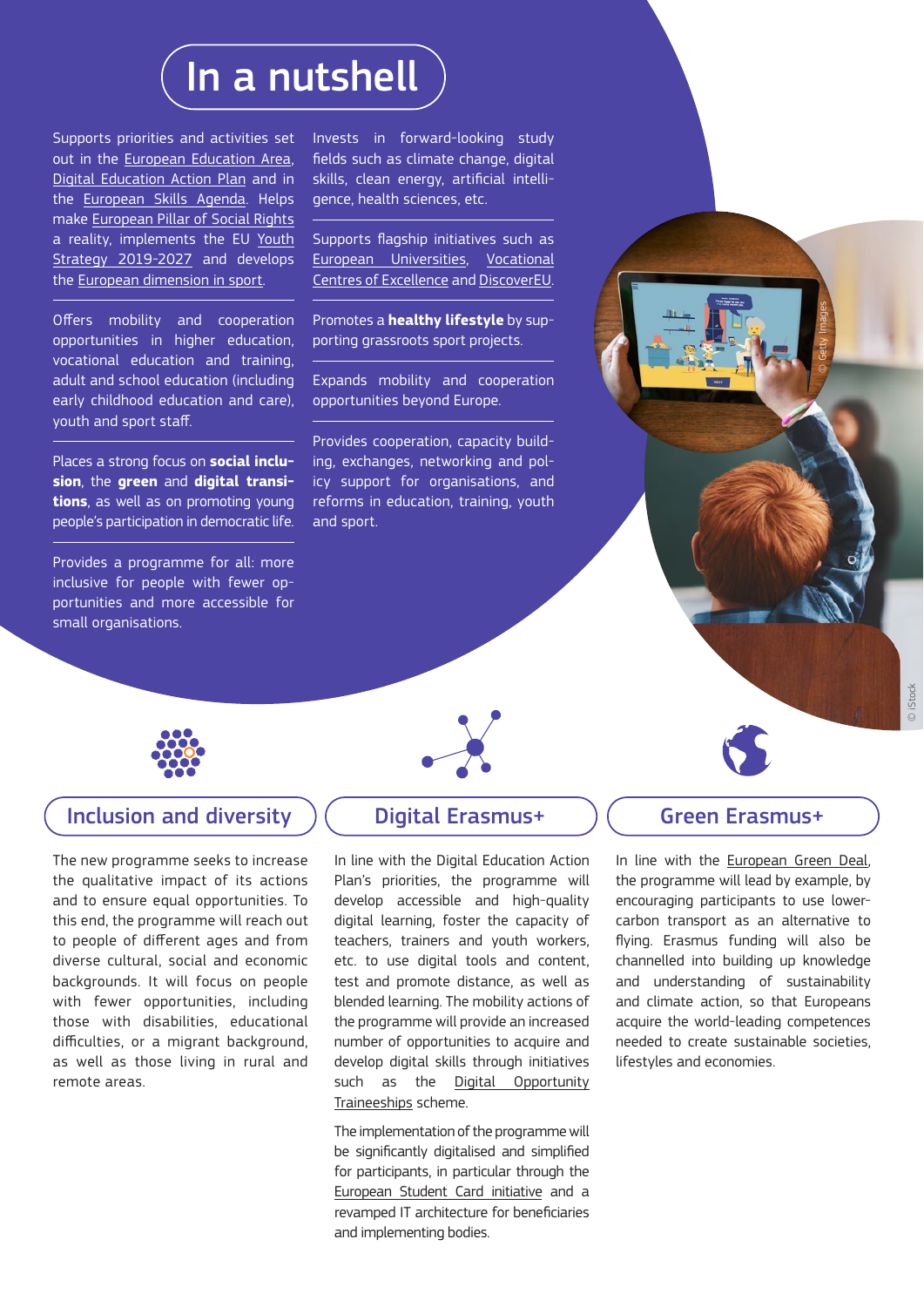# Mobility opportunities

**Mobility of learners and staff is the flagship activity of Erasmus+. About 10 million individuals, including students, learners, professors, teachers and trainers in all sectors, are expected to participate in mobility activities abroad during the course of the programme. Through the unique experience of living, studying, training or travelling abroad, participants gain selfconfidence and soft skills, discover different cultures and build networks of interpersonal and professional relationships with people from other countries. This fosters their employability and active participation in society, and contributes to greater social inclusion and a strengthened European identity.**

**With more flexible mobility format and duration, highereducation students will have even more opportunities to study or to carry out a traineeship in Europe and beyond. The new Erasmus+ mobile app will support them in every step of their journey.** 

● In higher education, Blended Intensive Programmes will combine online learning and teamwork with short-term physical mobility abroad.

© iStock

New

© Unsplash

- The new programme doubles the number of opportunities offered to vocational training learners for short-term learning mobility and long-term mobility ('ErasmusPro'), and opens up these opportunities **to countries outside Europe**.
- Erasmus+ will also fund the short-term and long-term learning mobility of school pupils, offering experiences abroad both to individuals and entire classes.
- The programme will also support the mobility of adult learners: It will offer tailored training and education opportunities for adults who would benefit from personal development or substantial improvement of key competences.
- To promote **[participation in democratic life](https://ec.europa.eu/info/strategy/priorities-2019-2024/new-push-european-democracy_en)**, the programme will support youth-led local and transnational initiatives run by informal groups of young people or youth organisations to engage and learn to participate in civic society through Youth Participation Activities.
- After a successful pilot phase, [DiscoverEU](https://europa.eu/youth/discovereu_en) will be an integral part of the Erasmus+ youth strand. 18 year olds will get the chance to travel across Europe for up to one month, ideally by rail. DiscoverEU connects young Europeans and enables them to discover Europe's rich cultural heritage. It also equips them with key competences and life skills, and encourages young people to embrace sustainable travel habits.
- Mobility activities will be complemented with language learning opportunities via the [Erasmus+ Online Language](https://ec.europa.eu/programmes/erasmus-plus/resources/online-linguistic-support_en) [Support \(OLS\) tool](https://ec.europa.eu/programmes/erasmus-plus/resources/online-linguistic-support_en) or other additional forms of linguistic support.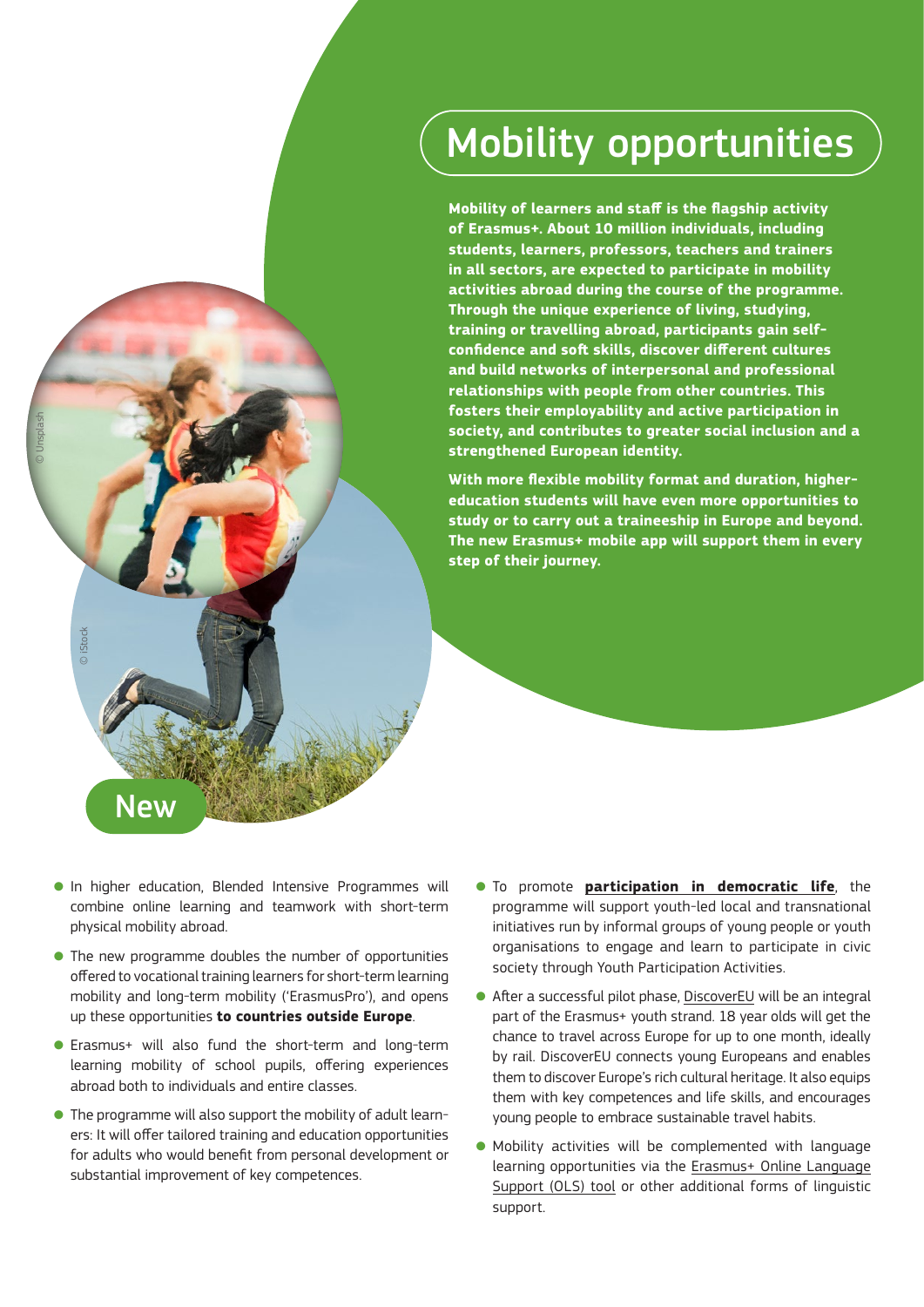# Cooperation projects

**Erasmus+ will increase the support for projects that foster cooperation and exchange of practices, allowing key actors to make better use of new technologies, develop innovative teaching, training and learning methods, promote non-formal learning and develop common tools and activities.** 

### New

- Thanks to the new Small-scale Partnerships, a wider range of stakeholders will be able to benefit from the programme. Low grant amounts, short duration and simple requirements can be the point of entry for newcomers and small organisations.
- The full roll out of the [European Universities](https://ec.europa.eu/education/education-in-the-eu/european-education-area/european-universities-initiative_en) initiative will enable in-depth and systemic cooperation between highereducation institutions, increasing the quality and the competitiveness of European higher education.
- The platforms of [Centres of Vocational Excellence](https://ec.europa.eu/social/main.jsp?catId=1501#:~:text=Centres%20of%20Vocational%20Excellence%20(CoVEs,to%20regional%2C%20economic%20and%20social) will be fully rolled out under the new programme. They will provide high-quality vocational skills, support entrepreneurial activities and foster inclusion and innovation.
- The launch of [Erasmus Teachers Academies](https://ec.europa.eu/programmes/erasmus-plus/news/teacher-academy-courses-and-materials-support-teachers_en) will pool expertise and provide training to teachers and trainers, including on online and distance learning, and ensure the inclusion of pupils and learners with fewer opportunities.
- The [Erasmus Mundus Joint Masters](https://ec.europa.eu/programmes/erasmus-plus/opportunities/individuals/students/erasmus-mundus-joint-master-degrees_en) will have new features to boost the participation of higher education institutions of partner countries and create unique opportunities for student mobility both within and beyond Europe.
- To foster innovation, creativity and participation, the new programme will promote Forward-Looking Partnerships, large-scale projects that aim to identify, develop, test and/or assess innovative approaches with the potential of becoming mainstream and improving education and training systems.
- Capacity Building with institutions in partner countries around the world in the fields of vocational education and training, and sport will complement already existing capacity building activities in higher education and youth.
- The sport dimension of the programme will be enhanced through the promotion of cooperation partnerships and notfor-profit sport events to raise awareness of the role of sport in diverse areas, such as social inclusion, equal opportunities and health-enhancing physical activities.

© Getty Images

## Support to policy development and cooperation

**The programme provides support to policy development and cooperation at EU level, contributing to national reforms and modernisation in the fields of education, training, youth and sport. These goals are pursued through peer learning and exchanges, analytical work, surveys, studies, and cooperation with other international organisations, among other actions.** 

**[European Youth Together](https://eacea.ec.europa.eu/erasmus-plus/actions/key-action-3-support-for-policy-reforms/european-youth-together_en) projects will support the development of more transnational structured cooperation – online and offline – between different youth organisations to build or strengthen partnerships focusing on solidarity and inclusive democratic participation of all.**

### Jean Monnet Actions

**[Jean Monnet actions](https://ec.europa.eu/programmes/erasmus-plus/opportunities/jean-monnet_en) will continue to make a significant contribution to reflections on European integration by fostering knowledge and awareness of EU matters. The new programme increases opportunities for teaching, learning and debating about the EU.**



© Shutterstock

Jean Monnet for schools will expand the actions beyond universities to schools and other education and training institutions.